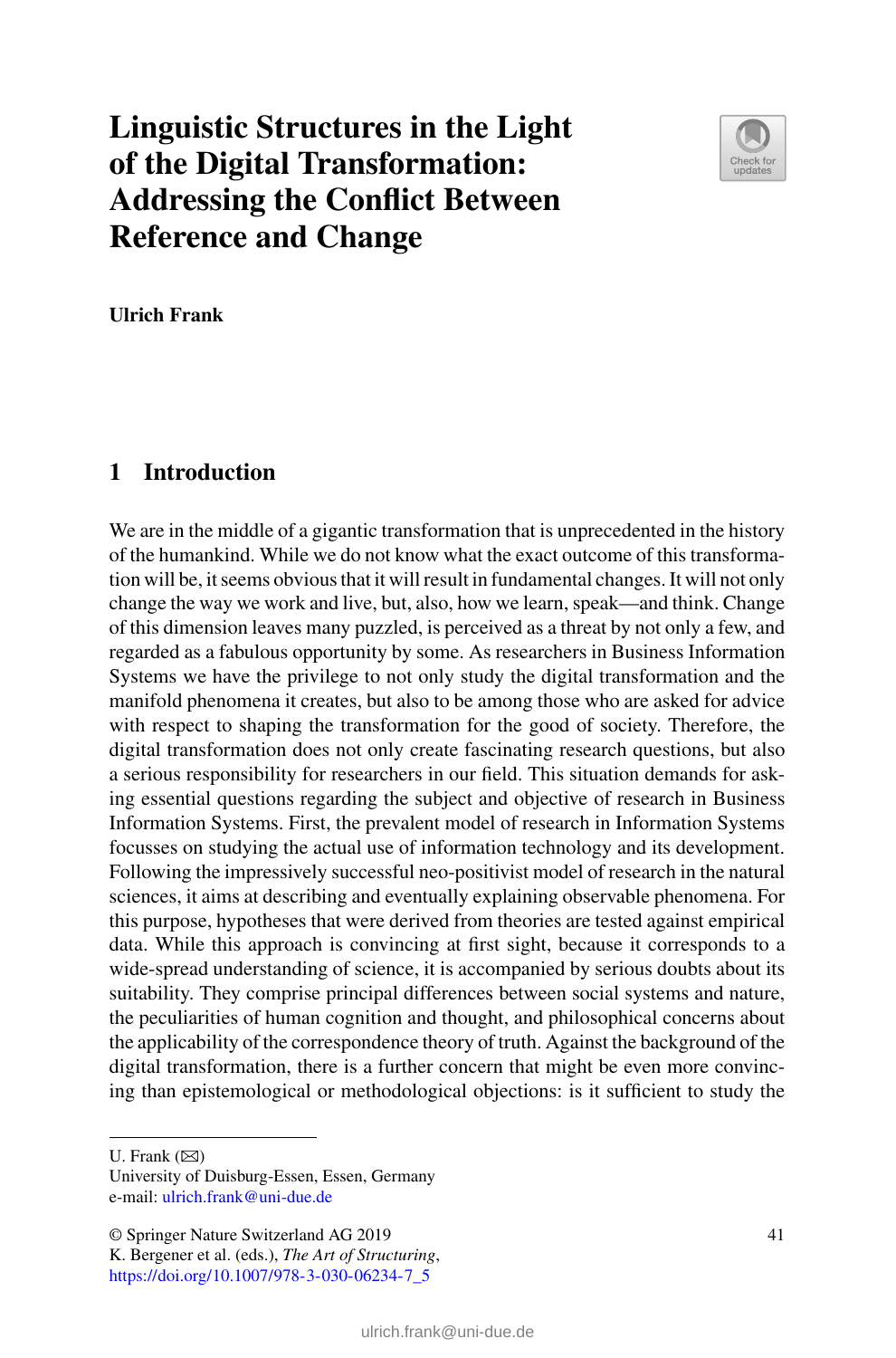present to develop attractive and feasible orientations for change? Can the structures that are identified with current patterns of developing and using information systems be applied to future systems and their use, too? Are they sufficient to develop images of a future world that could inspire the transformation? I am skeptical that this will be the case. Since there are no theories that would allow for predicting the future, it is a daring and careless, if not irresponsible assumption that the future will be an extrapolation of the past. A second, more specific question relates to the design of business information systems. The development of methods and tools for supporting analysis and design is at the core of research in Business Information Systems. Is it appropriate to use comprehensive analysis and design methods in times of disruptive change, where yesterday's requirements may be outdated today already? With respect to the development of business information systems, conceptual models have been for long the undisputed instrument of choice. In particular, reference models that serve as a foundation of a wide range of software systems are especially promising (Becker, Delfmann, & Knackstedt, 2007, Becker, Algermissen, Niehaves, & Delfmann, 2005, Fettke & Loos, 2007). They are not only an attractive research topic. Furthermore, they offer substantial benefits for organizations, too. The reuse of thoroughly developed conceptual models enables better software systems at lower costs. However, in recent years, this assumption has been challenged, especially by the proponents of so-called "agile" approaches. This brings us to a further essential question. Is it still appropriate to focus on conceptual models or are code-oriented approaches better suited to cope with the peculiarities of an ever-changing world?

To analyze these questions, I will at first look at a principal need of all systems, technical and social, to work properly and to satisfy economic constraints. Without reference, systems cannot survive. They would not allow for communication and integration, would not enable the evolution of economies of scale, and without reference, software systems would literally make no sense. Second, I will look at the need for designing information systems that are facilitators of change rather than inhibitors. At first sight, the need for reference, and the need for supporting change are in conflict. However, as I will try to show, there are ways to substantially relax this conflict. They do not only depend on the development of powerful abstractions, but also on education programs that emphasize the prospects of abstraction.

## **2 The Need for Reference**

There is no communication without reference. The words or signs we use to express a thought need to refer to concepts that we share (or assume to share) with the recipients of our messages. Software systems depend on reference, too. This applies in two respects. First, the words used in program code refer to (virtual) memory locations, types, instructions, etc. Second, to make sense of software and, hence, to use it properly, it needs to include references to concepts its users are familiar with. This is typically achieved through words or signs used in the domain where a program is deployed. For communication, and for software to work properly, references must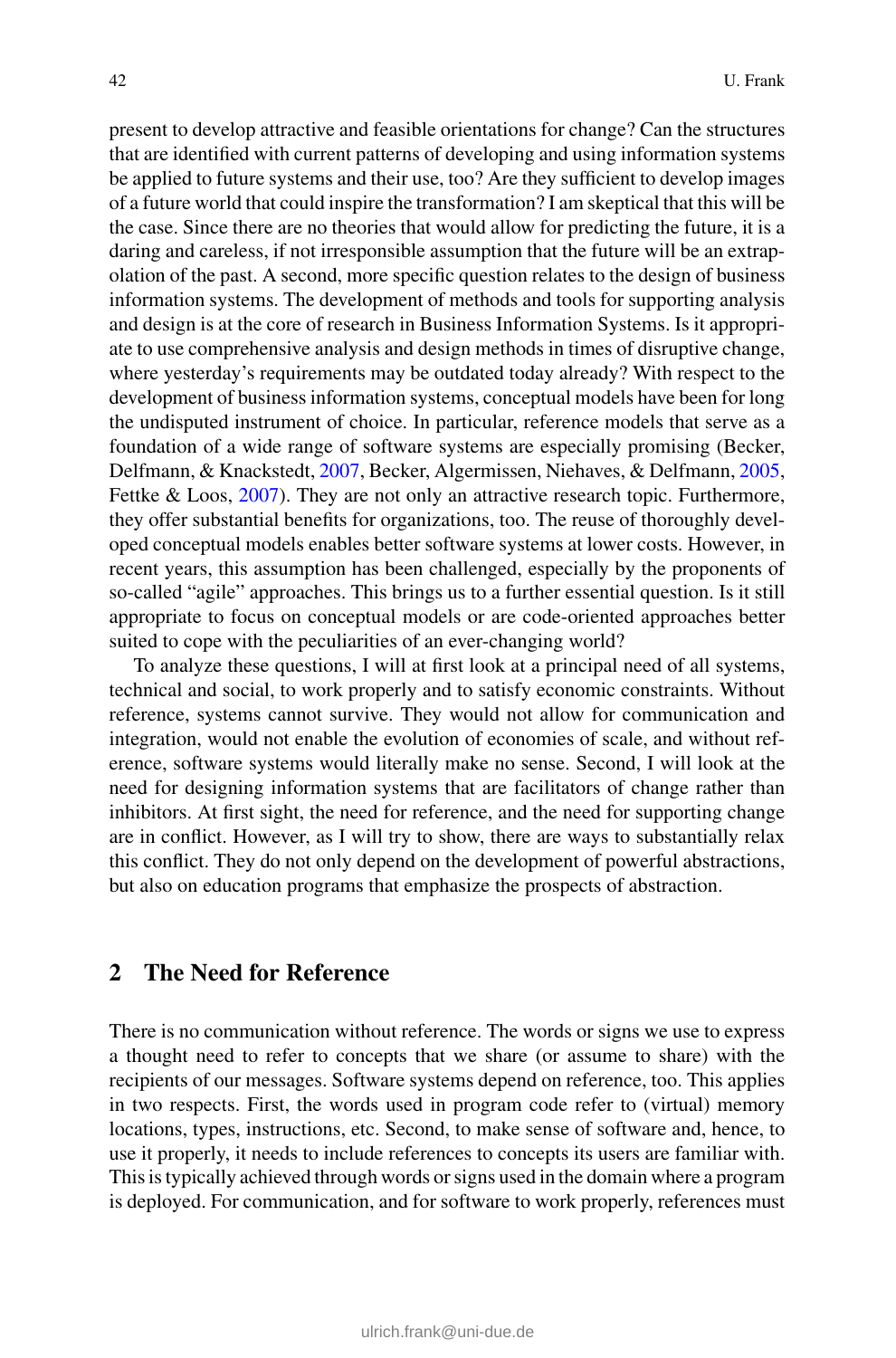be reliable. References must not be corrupted, e.g. by redirecting them or by deleting the referenced concept or artefact. In other words, references should be stable.

## *2.1 The Pivotal Role of Conceptual Models*

Software systems are linguistic artefacts. Their development requires some kind of implementation language, the constructs of which are mapped to the instruction set of a computer. In an ideal case, there is a formal implementation or specification language that allows taking advantage of formal methods to ensure that the software satisfies its requirements and is free of contradictions. However, apart from pure formal semantics, a formal representation does not include any meaning. In particular, it does not help with analyzing requirements and mapping them appropriately to a software architecture. For understanding a domain, to communicate about it, and for eventually re-organizing it, it is essential to use concepts that make sense to us and that are suited to guide us with appropriately structuring it. To serve this purpose, conceptual modelling makes use of modelling languages that allow referring simultaneously to concepts of implementation languages and to concepts of the language used in the targeted domain. Concepts of the domain language need to be reconstructed with the concepts offered by the modelling language. Figure 1 illustrates the role of conceptual models that are specified with a general-purpose modelling language (GMPL).



**Fig. 1** Illustration of conceptual modelling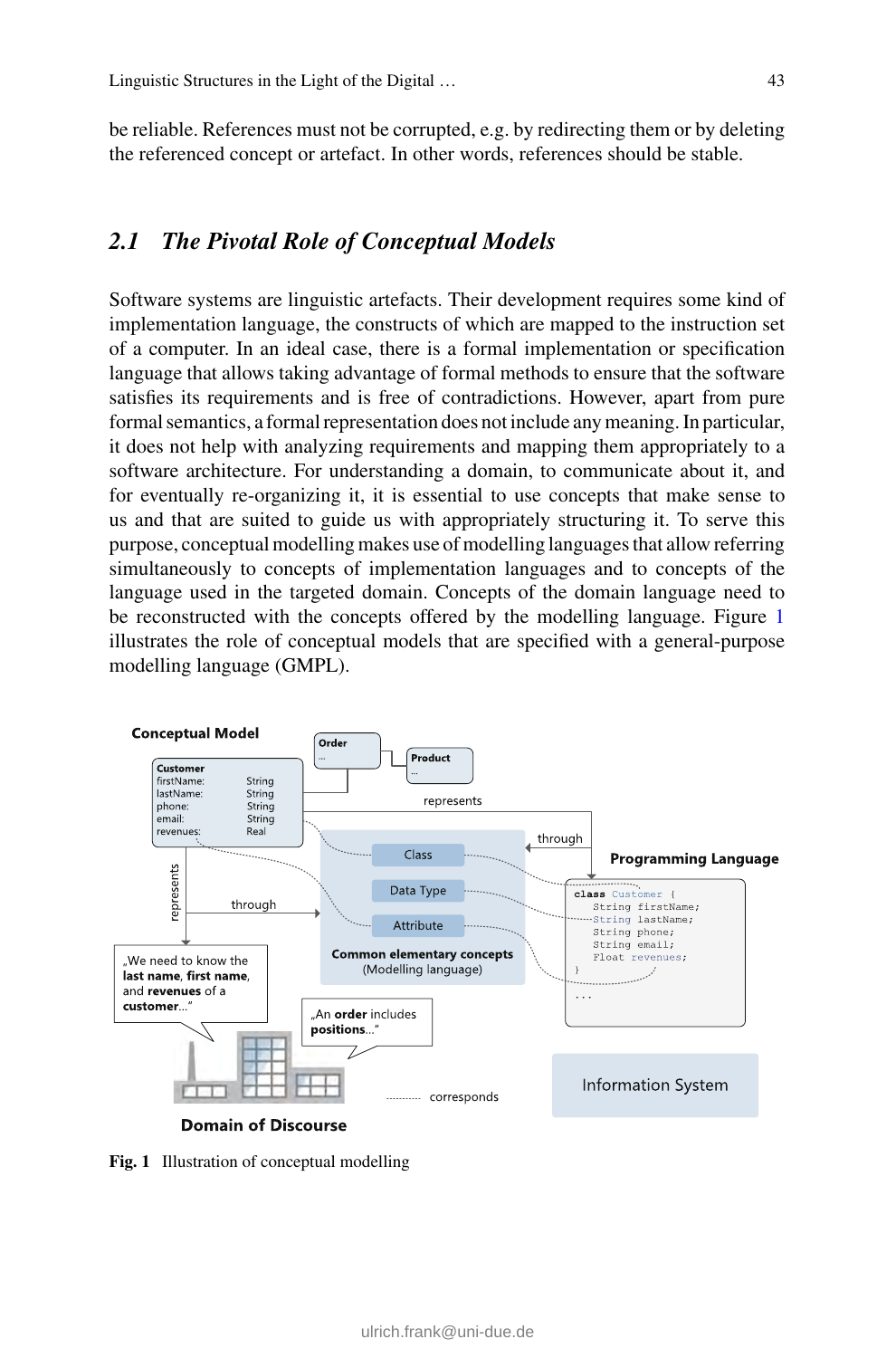There have always been students and even professional programmers who claim that they would not need conceptual models. They are wrong. While it is conceivable to write code without drawing a diagram that represents a conceptual model, writing code without a model of the domain is not possible. Doing without conceptual models would mean doing without thinking: "But besides intuition there is no other kind of cognition than through concepts." (Kant, 1998, B93, A 68). It would also mean to ignore the pivotal relevance of codified knowledge: "Models are proffered truths. To proffer truth is the human means of acquiring knowledge. In this sense, cognitive acquisition, human learning is essentially mediated by representation." (Wartofsky, 1979).

A conceptual model serves as a reference in various ways. First, it provides a common representation for developers and prospective users they can refer to in order to reduce the chance of misunderstanding. Second, it can be used as a common reference by various development teams in order to foster cross-application reuse and integration. The benefits of conceptual modelling are accompanied by serious challenges. From an economic perspective, it is the question how much effort is justifiable for the development of conceptual models, and how this effort can be reduced. From an epistemological perspective, it is a challenge to assess the quality of a model, or, in other words, the quality of the knowledge represented by a model. From both perspectives, it is relevant to know how conceptual models need to be designed to enable flexible information systems that allow the convenient adaptation to changing requirements.

## *2.2 The Ambivalence of Semantics*

Reuse is the most promising approach to reduce development costs. There are two principal approaches to promote reuse in conceptual models. Both approaches can be combined. Reference models cover a range of possible applications. At best, a reference model can be applied directly without adaptations. Domain-specific modelling languages (DSML) provide modellers with domain concepts (see Fig. 2). Hence, they narrow the gap between a domain and the representation of a corresponding software system. Thus, they foster modelling productivity and model quality. While GPML allow for designing any kind of model, even the most absurd ones, a DSML excludes models that violate the embedded domain-specific constraints.

Developing reference models with a DSML is especially promising, because it facilitates safe and convenient customization. However, designing a reference model or a DSML for reuse is confronted with a serious challenge. It is related to principal conflicts. On the one hand, there is a conflict between range of reuse and productivity of reuse. On the other hand, there is a conflict between stability of references and flexibility. The more specific a model artefact, or the concept of a modelling language, is, in other words, the more domain-specific the semantics it includes, the better it is suited to foster productivity of reuse. However, at the same time, specific concepts are limited to a certain context, that is, their range of reuse, and, hence, the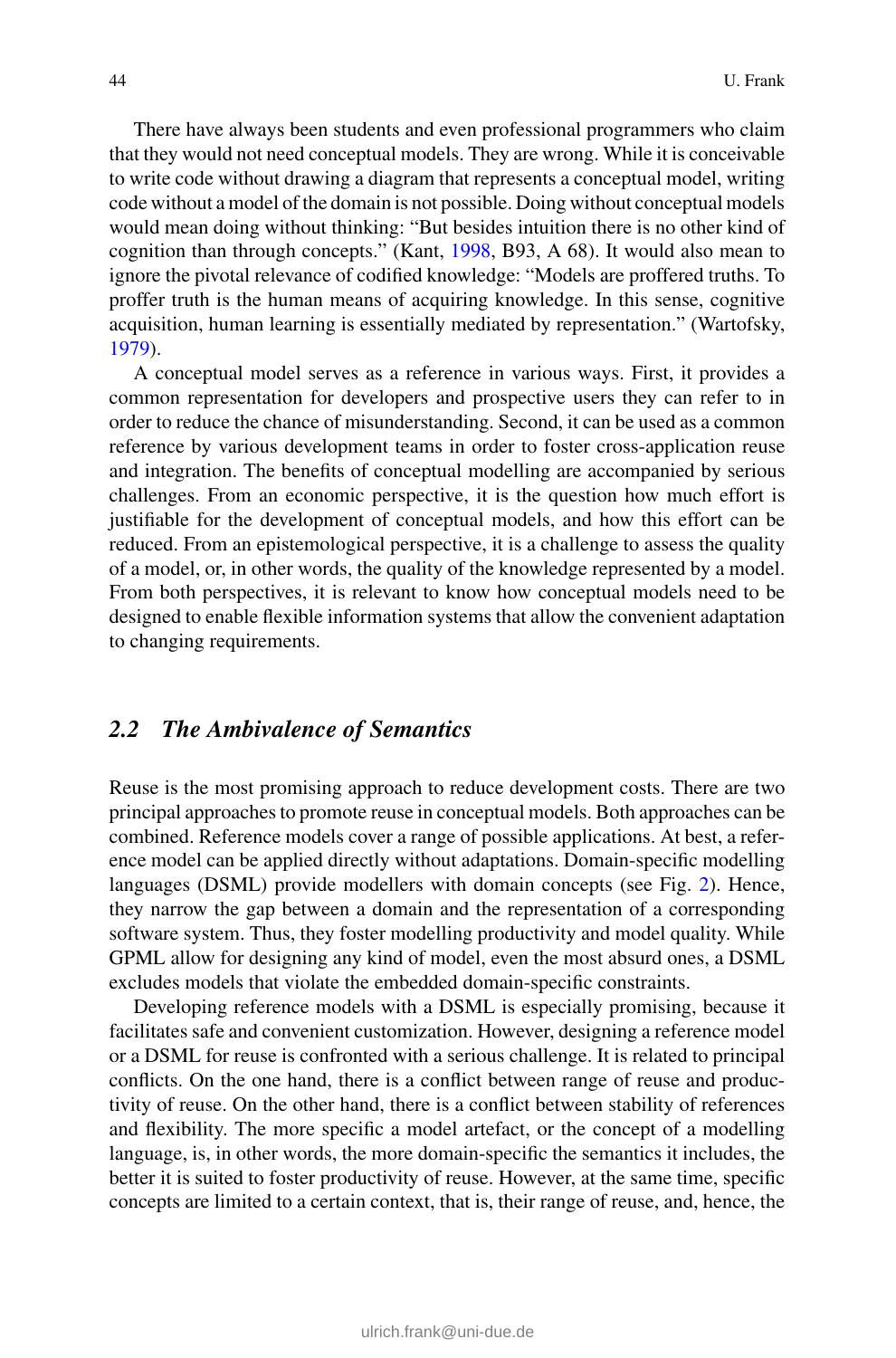

**Fig. 2** Illustration of DSML

economies of scale they enable are restricted. To justify investments, reference models and modelling languages should be stable. At best, they should be standardized. However, at the same time, a standard may be an inhibitor of change, because the costs to abandon a standard may be prohibitively high. The more specific a model or a modelling language is, the more likely it is that it will not last for too long in an ever changing world.

The ambivalent nature of semantics also affects another pivotal aspect of information system design. Integration of system parts requires common concepts that all parts can refer to in order to communicate. The more specific these concepts are, the more effective communication will be, or the higher the level of integration they enable. Take, for example, two systems that exchange data, which represent products. If a product is represented by a string only, it can be mistaken for anything. The more semantics is incorporated in the representation, the better are the chances for the receiver to apply an appropriate interpretation. At the same time, the range of integration will decrease, since only components can be integrated that include references to a specific concept.

Against the background of this conflict, it seems reasonable to follow a widespread rationale of systems design, which is reflected by the slogan of "loose coupling" and by technologies such as service-oriented architectures. Components that are coupled via interfaces with little semantics only, e.g., XML documents, can be replaced by a wider range of other components that can cope with those interfaces, too. At the same time, such an approach is not satisfactory. On the one hand, it leads to redundancy across loosely coupled (badly integrated) components, which would compromise maintainability. On the other hand, it seems strange that the efficiency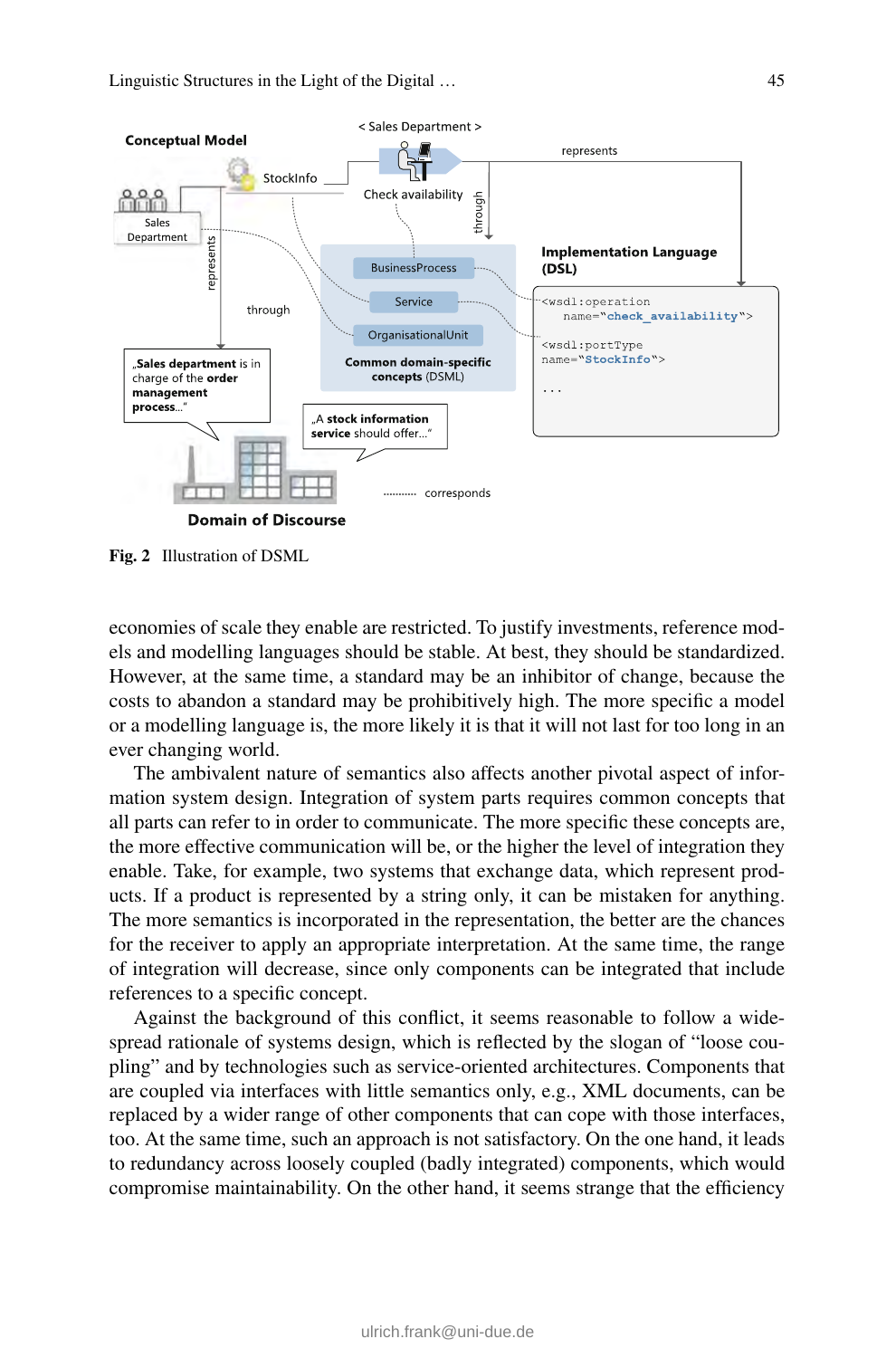of communication between components is reduced. Who wanted to communicate in a language consisting of a few primitive concepts such as string, integer, etc. only?

#### **3 Coping with Change**

Conceptual models are sometimes seen as inhibitors of change. With respect to the effort and time it takes to create a comprehensive model, it is not beside the point to suppose they are already outdated at the time when they are released. Against this background, it does not come as a surprise that conceptual modelling has been discredited during the last years. At the same time, other approaches to cope with change have gained remarkable attention. They are based on the assumption that top-down approaches that demand for a comprehensive conceptualization before the implementation starts are not feasible or that having them done by humans is too expensive and too slow.

#### *3.1 Agile Approaches to the Rescue?*

About 20 years ago, a book on "extreme programming" (Beck, 2000) became a driver of a movement that had a remarkable impact on the practice of software development. Based on a manifesto of 12 principles, the proponents of so called agile approaches promised to uncover "better ways of developing software by doing it and helping others do it." (Agile Manifesto) They addressed various critical issues that the academic field of software engineering had widely ignored. Software development is not a mere engineering task. Instead, its success depends on communicating with customers, on collaboration, on budgets, management support and—on good software developers. While stressing the importance of these factors can be seen as an enrichment of traditional approaches to software development, a further aspect of the manifesto represents a radical criticism of software engineering. Software engineering is based on the assumption that the comprehensive design of a system before its implementation is a prerequisite of avoiding mistakes. Taken to the extreme, it means that programming is the task of proving an implementation against a given specification (Dijkstra, 1972). The proponents of agile approaches favour testing over proving, and, more important, the early realization of working software is given top priority. They do not deny that starting early with partial implementations bears the risk of missing requirements. However, they assume that requirements will change anyway. Therefore, they recommend turning a necessity into a virtue: "Welcome changing requirements, even late in development." (Agile Manifesto) To cope with changing requirements, they propose refactoring patterns (Fowler & Beck, 2010), which address certain change requests.

The agile movement is an enigmatic and ambivalent phenomenon. There is no doubt that it has been very successful. Many companies regard it as a necessity to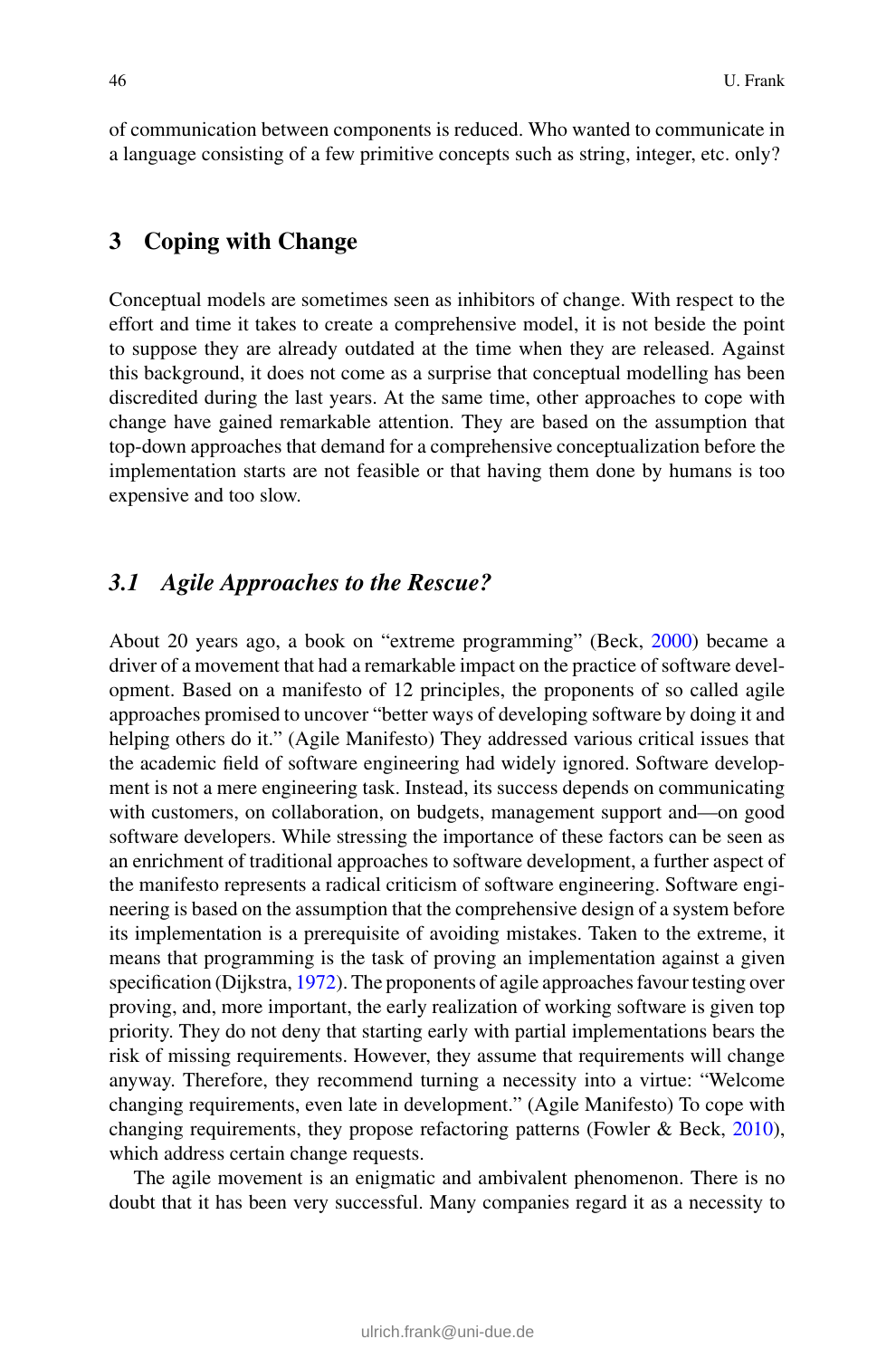implement agile processes—or at least to pay lip service to them. Who wants to blame developers that they prefer working in agile teams rather than in bureaucratic organisations? Focussing on customer needs, on communication, on organisational culture, or on testing, is certainly important. However, it seems bizarre that a software development approach, which is supposed to guide intelligent people, has facets of a religion, or, as Meyer ironically remarks: "With agile methods you are asked to kneel down and start praying." (Meyer, 2014, p. viii) Apart from that, it is the question whether agile approaches are the preferable way to cope with change. Analysing this question recommends to ask what it means to be agile. While the literature on agile approaches lacks a deep reflection of this question, it seems that it mainly emphasizes two aspects: agility as the ability to develop working solutions in time and to successfully cope with change. It is, however, not clear, what it takes to be agile. Preaching the slogan "embrace change" (Agile Manifesto) like a mantra is certainly not sufficient. No reasonable software developer will embrace changing requirements at a late stage in development (Meyer, 2014, p. 140). It is also daring to assume that "best architectures, requirements, and designs emerge from selforganizing teams." (Agile Manifesto) "Responding to change over following a plan" (Agile Manifesto) is a strange advice, too. On the one hand, it is worthless as long as it remains unclear how to respond adequately to change. On the other hand, it represents a radical criticism of one of our most valuable cultural assets, that is, the idea of rationality. However, it seems that the principles of the manifesto are not to be taken as too literal. The refusal of plans and documentation is often seen as an advice against models. But the manifesto does not explicitly offer such an advice. To the contrary, the memorandum includes a somewhat unmasking principle, too: "Continuous attention to technical excellence and good design enhances agility." Hence, the proponents of agile methods are not so insane as to recommend the abandonment of conceptual models. Furthermore, they are smart enough to identify a key success factor of agility: qualified and reflective developers. To attract those was probably one of the key drivers of the marketing campaign for agile approaches. Our brief analysis shows that apart from certain undisputed virtues, agile approaches do not represent a silver bullet to cope successfully with change. While they may supplement conceptual modelling, they are definitely not suited to replace it.

## *3.2 Prospects and Limitations of Induction*

When it comes to flexibility, the largest information system of all times is probably the undisputed champion. Since its emergence in the early nineties of last century, it has not only grown in volume at a breath-taking pace, but also with respect to the spectrum of information and knowledge it represents. This kind of flexibility was enabled by an obvious violation of a fundamental principal of information system design. The qualification of data through types (or a schema) is of pivotal relevance for system integrity. Types serve to define semantics of data, that is, the range of possible values and a set of operations. The early versions of HTML, however,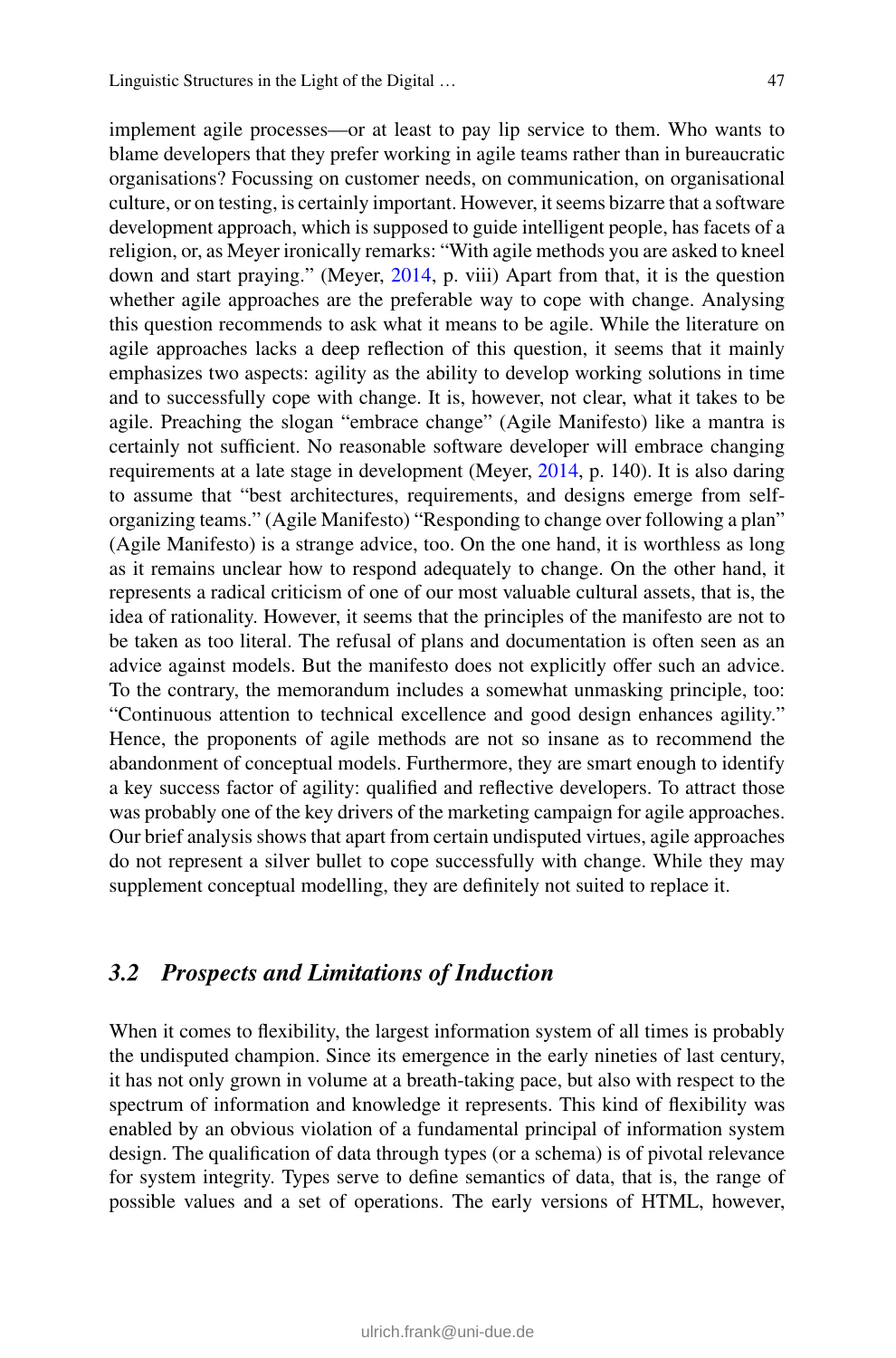did not support data types apart from strings. Therefore, when I first came across HTML, it appeared to me like a fall-back into the stone-age of data processing, hence, like a big mistake. However, my judgement was inappropriate, because I did not realize that the simplicity of HTML and renouncing integrity were key enablers of flexibility and growth. Virtually every piece of information can be represented as string. Setting up a simple HTML document can be done quickly (and does not require an elaborate conceptual model), and changing it is not confronted with serious integrity constraints. Of course, this kind of flexibility does not come without a price. The lack of semantics makes it impossible to use HTML for serious data processing. It is also an obstacle to reliable information retrieval. Despite the impressive power of search engines, they do not enable the specification of elaborate queries that would allow to clearly identify the intended results. On the one hand, this is caused by the poor formal semantics of the representation. If it consists of strings only, a query that aims at finding all sales prices of a certain product below a specific value cannot be expressed, because that would require relational operators on numbers. On the other hand, data types alone would not solve the problem as long as there is a huge variety of conceptualizations (e.g., of products) and names referring to these concepts.

There are various approaches to address this limitation of HTML. Semantics of web pages can be enriched by annotating web pages with words of a standardized vocabulary that refer to entries of an ontology, such as, e.g., *schema.org*, that is supposed to represent a comprehensive net of relevant concepts. In addition, formal languages such as RDF or OWL were suggested to represent content within web pages. They do not only allow for the specification of advanced concepts, but enable deduction, too. Thus, more elaborate queries and machine analysis is possible. However, as long as only a fraction of web contents is enhanced by semantic web technologies, corresponding queries are likely to produce incomplete results. At the same time, updating existing web pages, the number of which is growing every second, ex post, is a Sisyphean task that is likely to create frustration. To cope with this challenge, statistical approaches to infer schemata inductively from data have been proposed in the semantic web community (e.g. Hellmann, Lehmann, & Auer, 2008; Völker & Niepert, 2011). While these approaches did not take off so far, the revival of artificial intelligence in general, of machine learning in particular, led to an optimistic, if not enthusiastic appraisal of inductive approaches, especially those enabled by various kinds of neural networks. According to its proponents, machine learning is suited to revolutionize the process of scientific inquiry, namely the creation of theories and hypotheses (Evans & Rzhetsky, 2010; King et al., 2009). Pentland even predicts the end of the social sciences (Pentland, 2015). With the increasing availability of data on social behaviour, machine learning could be used to discover invariant patterns that would enhance the body of scientific knowledge. According to Domingos, the demanding act of knowledge acquisition and conceptualization, which is at the core of conceptual modelling will be widely automated soon: "In industry, there's no sign that knowledge engineering will ever be able to compete with machine learning outside of a few niche areas." (Domingos, 2017, p. 25). As a consequence, the ability to change information systems quickly would be substantially advanced.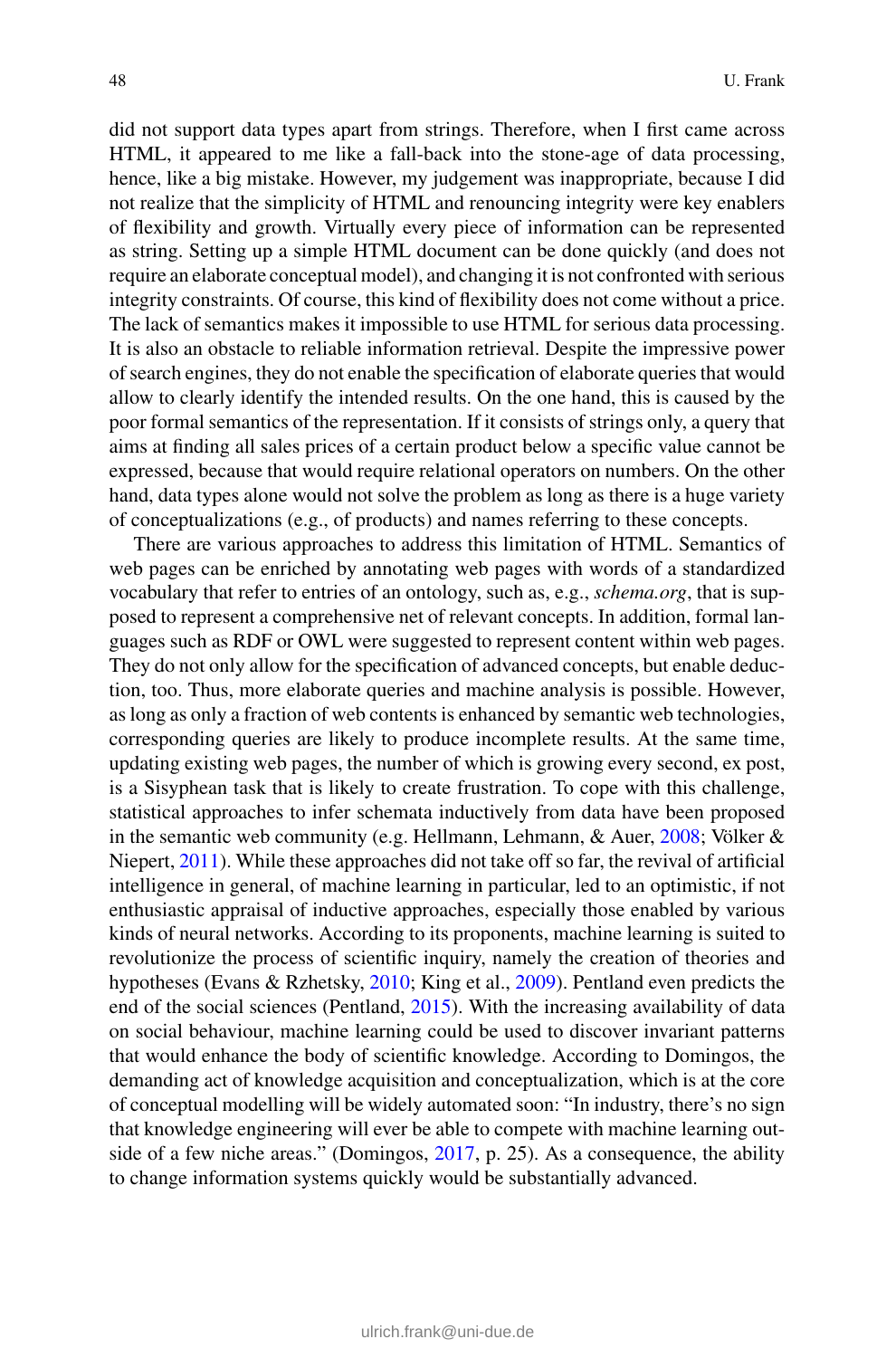Many will probably feel uncomfortable with this vision of replacing scientists and system analysts by machine learning algorithms. But how realistic is it? There are indeed some impressive results of machine learning approaches such as the expost discovery of physical laws (King et al., 2009) or machine translation. However, there are serious arguments against the exuberant optimism shown by proponents like Domingos. Conceptual modelling does not just aim at finding some structure. Instead, the linguistic structure, that is, the concepts that are required depend on the purpose the targeted program should serve. This purpose is intentional and can hardly be accounted for by inductive procedures. Furthermore, for software to be usable, it needs to be represented through concepts its prospective users are familiar with. That requires accounting for the language they speak, instead of generating artificial concepts that reflect some kind of commonalities shared by large amounts of data. The strongest argument against the automation of conceptual modelling is directed at the core of inductive reasoning. Induction depends on existing data and concepts. The future, however, may be clearly different from an extrapolation of the past, especially in times of disruptive change. This does not only relate to data, but to the concepts that will emerge to enable, and to cope with future technologies and patterns of using them. In other words, the future is a (linguistic) world that is different from the world we live in. If we assume that change is contingent, we cannot predict the future. Instead, we could develop ideas of possible future worlds that could serve as an orientation for change. Domingos fades this challenge out by emphasizing a naïve realist worldview: "We're only interested in knowledge about our world, not about worlds that don't exist." (Domingos, 2017, p. 25).

## **4 Prospects of Abstraction**

We cannot think without concepts, and we cannot develop software without conceptual models. At the same time, the design of conceptual models is confronted with a serious conflict. On the one hand, a conceptual model should serve as a stable and reliable reference. This aspect is in favor of "freezing" concepts (Hoppenbrouwers, 2003). On the other hand, models that cannot keep up with an ever changing world may impede progress. There is no recipe to eliminate this conflict. However, there are ways to clearly relax it.

#### *4.1 Higher Level Models*

Although conceptual models may compromise the adaptability of information systems, they are also mandatory for preparing us for change. Representations in general, conceptual models in particular serve us to develop not only an understanding of the world we live in, but also of possible future worlds: "Mit Modellen machen wir uns die Wirklichkeit des Vergangenen und die Möglichkeiten des Zukünftigen zur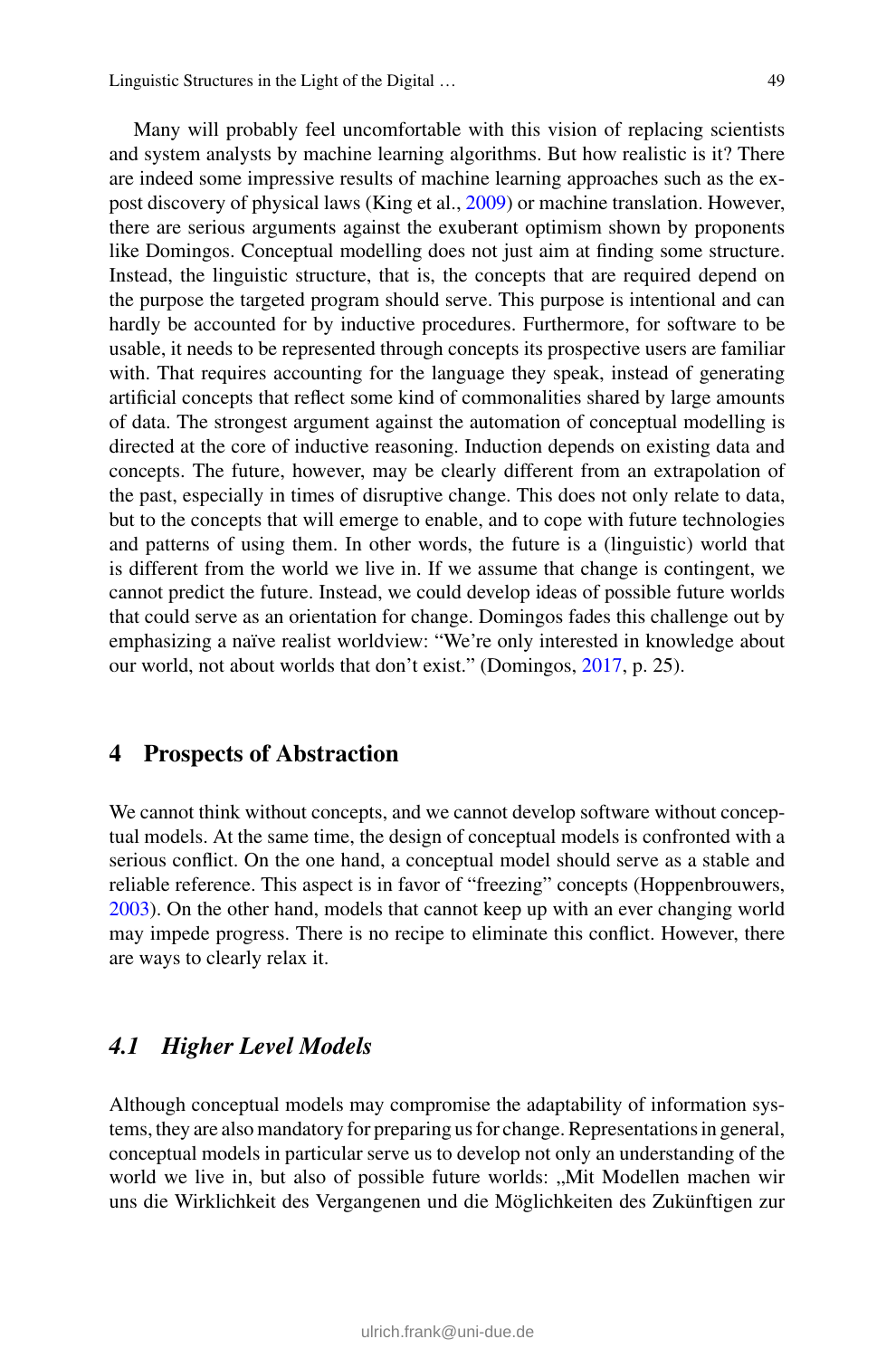Gegenwart."<sup>1</sup> (Mahr, 2015, p. 329). However, not every model is suited to support us with developing ideas of possible future worlds. At the same time, there is need for models that represent the present world in a sensible way to support the realization of software systems that fit today's requirements. This challenge is similar to the conflict we identified for the design of DSMLs, that is, the conflict between range of reuse and productivity of reuse. To promote range of reuse, a DSML should not be too specific. To promote productivity, it should be designed to specific purposes. How could models and modelling languages respectively look like to serve both purposes? There is, of course, no definite answer to this question. However, the structure of natural and technical languages as it has evolved in advanced societies may serve as an orientation. There are layers of concepts that built on each other. More specific languages reuse concepts defined in more general languages. At the top of this hierarchy are the concepts used in scientific disciplines followed by concepts that represent textbook knowledge. Those concepts are then refined step by step to suit more specific purposes. At the top level the range of reuse, that is, the range of possible applications, is large. At the bottom level, the range of reuse is small, but the productivity gain enabled through reuse, is high. Thus, such a hierarchical architecture of languages would not only enable to relax the conflict between range of reuse and productivity of reuse, but would also allow building information systems that satisfy current requirements and being open to change at the same time. The exemplary hierarchy of concepts in Fig. 3 illustrates this idea. The more abstract a language is, the wider is the range of possible instantiations it allows for, since it cannot only be instantiated directly into a more specific language, but also indirectly into further instances of its instances, etc. With respect to preparing for change that creates clearly more flexibility. If only small changes of a model (or a language) are required, they could be achieved on the very level of that model, e.g. by adding or modifying properties. If more comprehensive changes are needed, one could think of creating a different instance from the corresponding meta-model, that is, one would stay within the scope of the same language, but the particular concepts specified with this language would change. For more radical types of change, one could go further up the classification level and create new higher level models/languages.

Prevalent architectures of information systems are restricted to one or maybe two classification levels only. Hence, they do not allow for multiple levels of languages/models that are integrated in one model. A different paradigm is required to enable that. Multi-level modelling (Atkinson & Kühne, 2001, Frank, 2014) which extends object-oriented languages, is one approach that does not only enable modelling an arbitrary number of classification levels, but that is also supplemented with corresponding (meta-) programming languages (Clark, Sammut, & Willans, 2008). It is based on a recursive, self-reflective language architecture. Among other peculiarities, it introduces a new kind of abstraction that combines generalization and classification. The concept *Saddle SR1* in Fig. 3, for example, would inherit an attribute like *weight* from the corresponding meta-concept *Saddle*. At the same time, it would instantiate the attribute *color* into "black".

<sup>&</sup>lt;sup>1</sup>"Through models we take the reality of the past and the possibilities of the future into the present."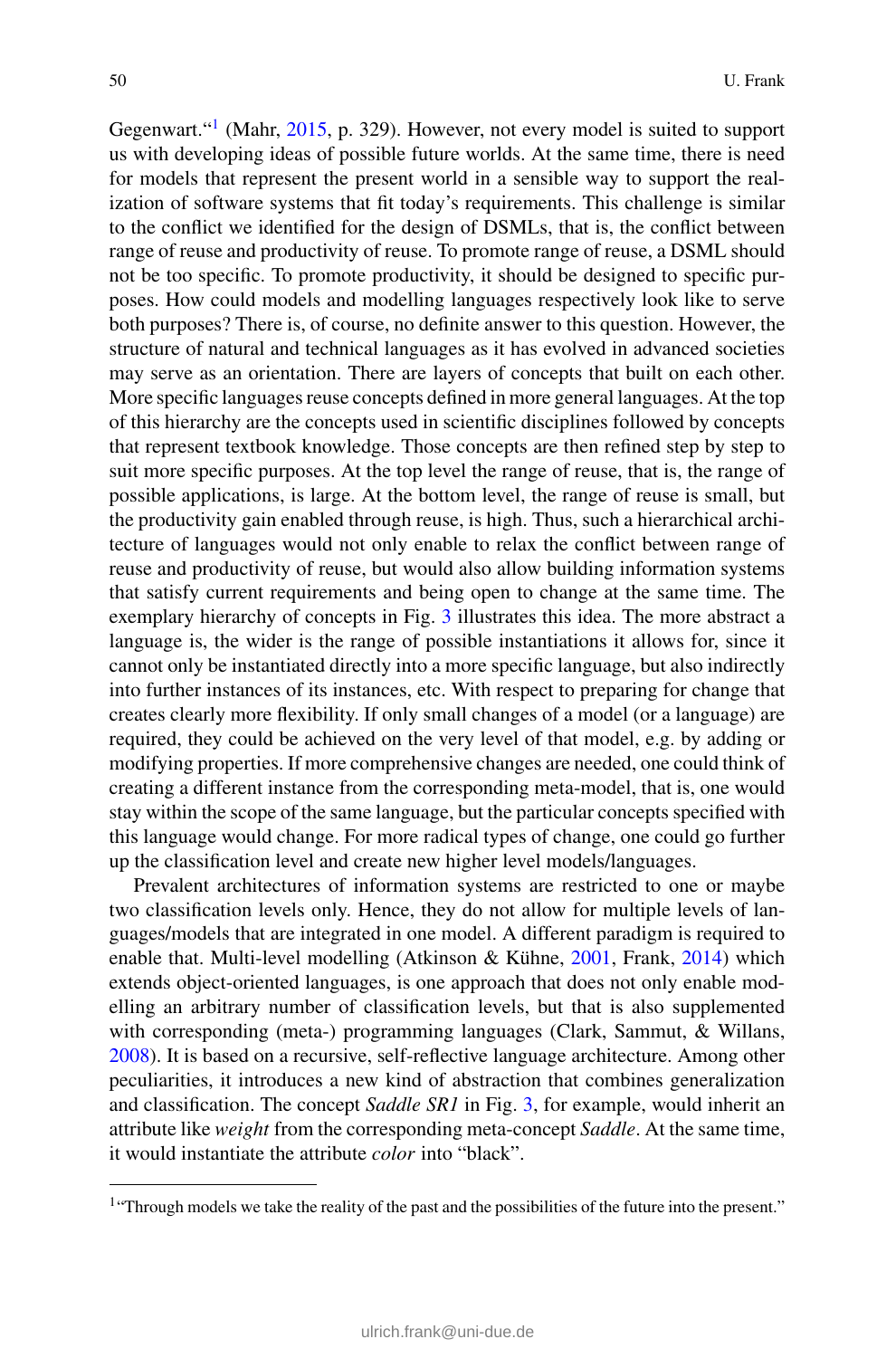

**Fig. 3** Illustration of a multi-level model/language hierarchy

# *4.2 "Higher" Education*

While increasing the flexibility of software systems is a major prerequisite of coping with change, it is not sufficient. "Technology creates possibilities and potential, but ultimately, the future we get will depend on the choices we make." (Brynjolfsson & McAfee, 2014, p. 256). It is widely undisputed that being able to make the right choices, hence, being able to benefit from the digital transformation instead of suffering from it depends chiefly on education. It is also acknowledged by many that there is need for new, more efficient ways of teaching and learning (Davidson, Goldberg, & Jones, 2010, Brynjolfsson & McAfee, 2014). It is, however, not clear what education should aim at to improve the ability to cope with change. In his conception of change, Bateson takes on the concept of motion in physics: "Change denotes process. But processes are themselves subject to "change"." (Bateson, 1972, p. 283) Hence, it makes sense to distinguish different orders of change. Based on these considerations, Bateson develops a theory of learning that suggests five different levels of learning, which are characterized by challenging previous knowledge and the pro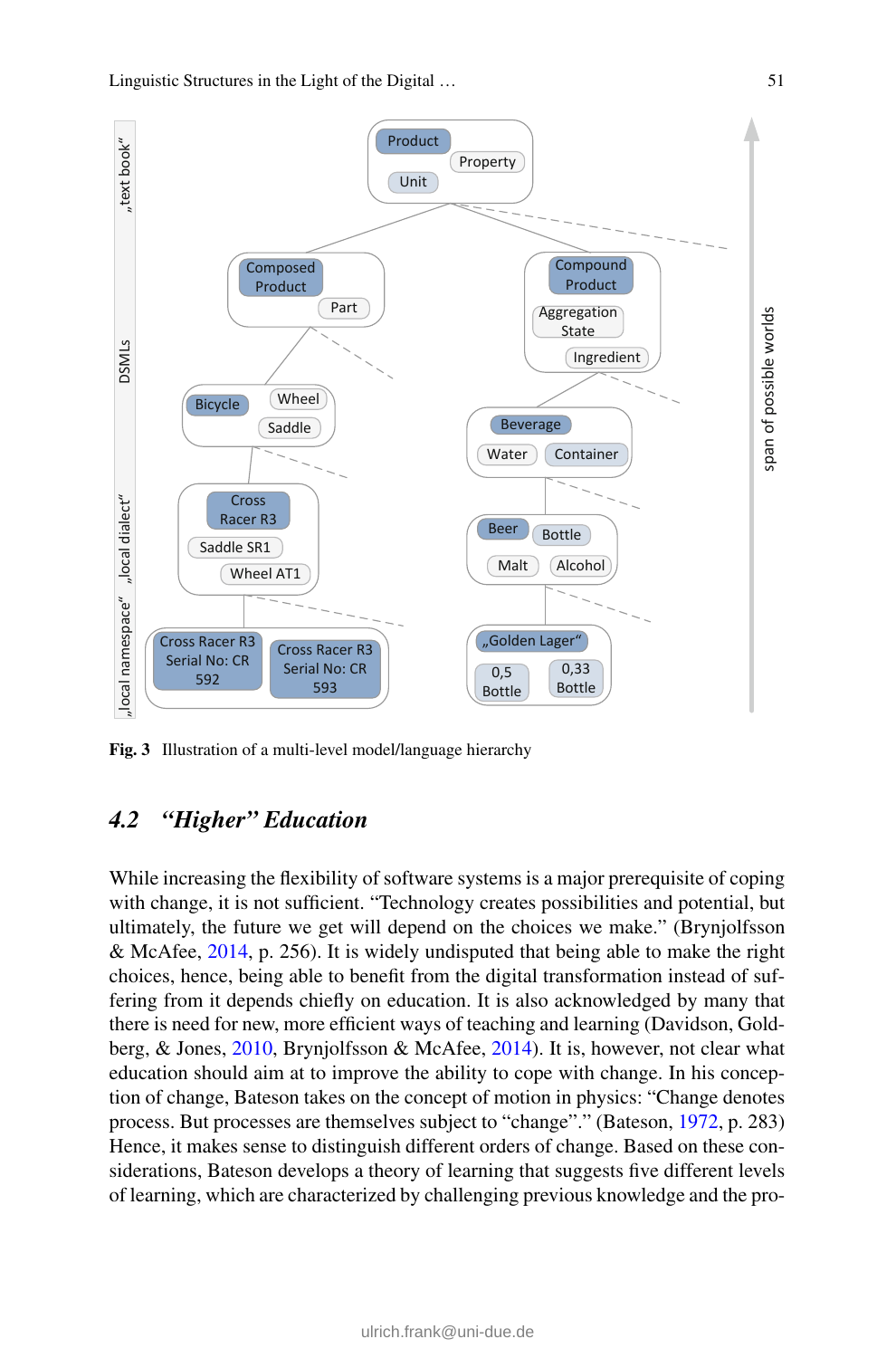cesses used to acquire it, hence, by systematically raising the level of abstraction. This kind of learning through abstraction is indeed suited to increase flexibility. If, e.g., our knowledge is restricted to conceptualize our surroundings in a specific way, we will be in trouble, if we travel other countries with different cultures. If, however, we are conscious of the fact that the world we live in, that is, the technology, the social norms, the language we are used to, is one of many possible worlds, we will be less surprised, because we know that different conceptualizations are conceivable. Abstraction of this kind will also foster communication and integration, because it tells us that beyond the differences between specific cultural peculiarities, there are commonalities shared by all cultures. If our perception of the world is not restricted to actual experience, but to an open horizon of the possible, we will be able to make sense of a yet unknown future instead of feeling lost.

This, however, is a major challenge. While we need concepts to think a possible future, we need to be aware of the fact that the future will be constituted by a language different from the one we speak. Therefore, taking the creation of possible futures to the extreme is a frightening endeavor: "The future can only be anticipated in the form of an absolute danger. It is that which breaks absolutely with constituted normality and can only be proclaimed, presented, as a sort of monstrosity." (Derrida, 1976, p. 5) There is certainly no recipe for a perfect curriculum to address this challenge, but I would hope that a university that does not only appreciate critical thinking, freedom, and originality, but provides an environment that allows taking them to an extreme, will be able to handle it.

# **5 Conclusions**

As much as living and acting successfully in today's world requires structure, there is need for structure to cope with the digital transformation, too. Ideas of possible future worlds need to be structured, as well as processes of change. While we do not know exactly how the future will look like, we can be pretty sure that it will be penetrated by software systems. Therefore, conceptual models are of pivotal relevance, since they are not only required to build software systems, but also to make sense of them and the environment they operate in. In the end, the development of conceptual models to prepare for the digital transformation implies to challenge and eventually reform the language we use—and the way we think: "We want to establish an order in our knowledge of the use of language: an order with a particular end in view; one out of many possible orders; not the order. To this end we shall constantly be giving prominence to distinctions which our ordinary forms of language easily make us overlook. This may make it look as if we saw it as our task to reform language." (Wittgenstein, 1973, p. 132).

From a rational perspective, it does not seem satisfactory to create a possible future without some kind of evaluation—and hope. At least, it should not be worse than the presence, e.g., by destroying sense without offering alternative options for sense-making that are at least functionally equivalent (Luhmann, 1967, p. 101). At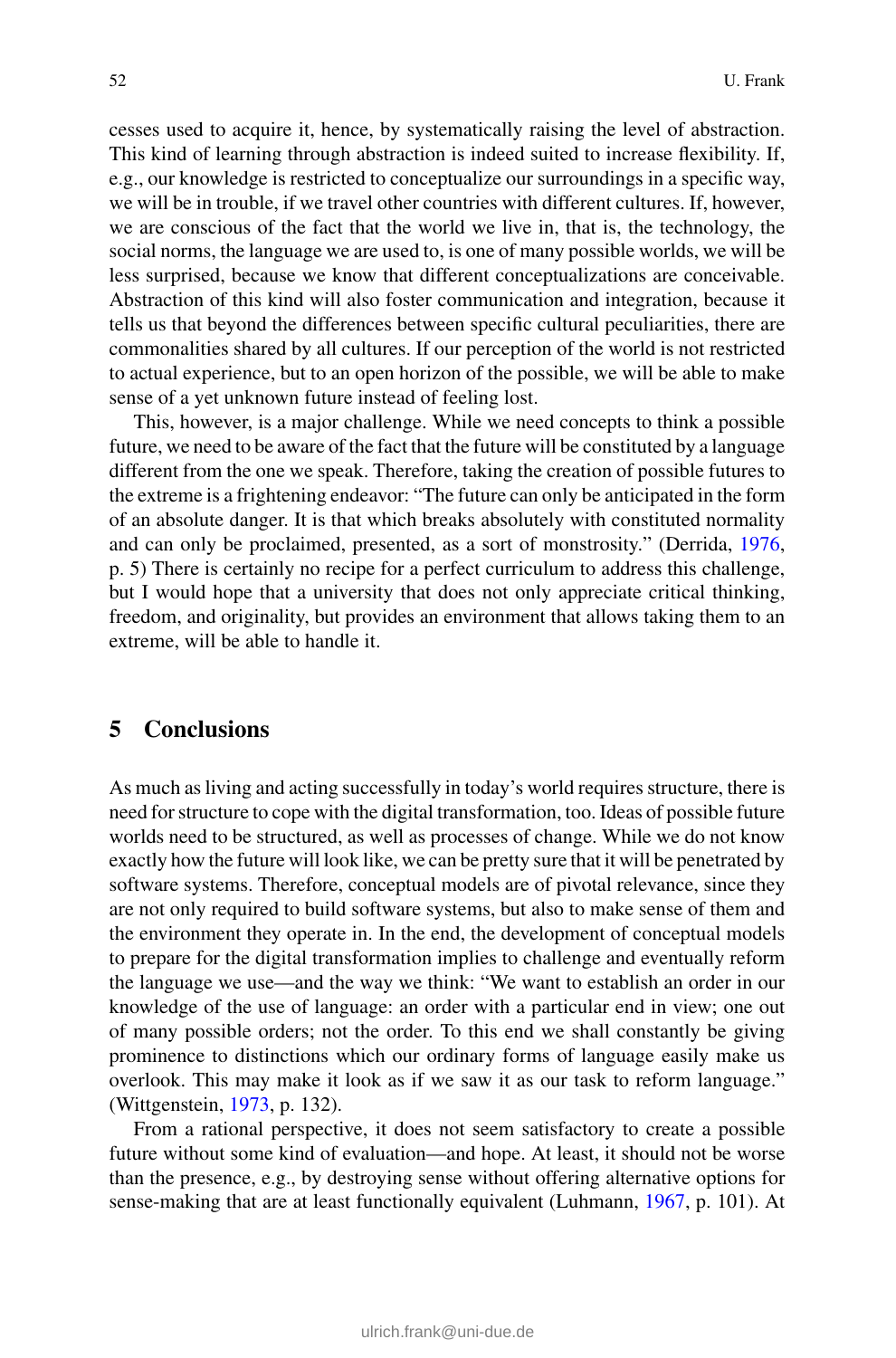best, we would change the concepts we use "so as to make them serve our purposes better" (Rorty, 2000, p. 25), which recommends to reflect on our purposes, maybe by following an advice Wittgenstein gave to philosophers: "Laß Dir Zeit" (take your time).

#### **References**

- Atkinson, C., & Kühne, T. (2001). The Essence of multilevel metamodeling. In *«UML» 2001—the unified modeling language. Modeling languages, concepts, and tools*(pp. 19–33). Berlin, London, New York: Springer.
- Bateson, G. (1972). *Steps to an ecology of mind*. Chicago: University of Chicago Press.
- Beck, K. (2000). *Extreme programming explained: Embrace change*. Boston: Addison-Wesley.
- Becker, J., Algermissen, L., Niehaves, B., & Delfmann, P. (2005). Business process reference models for reorganizing public administrations-a case study. *Schriftenreihe Informatik, Electronic Government*, 134–142.
- Becker, J., Delfmann, P., & Knackstedt, R. (2007). Adaptive reference modeling: Integrating configurative and generic adaptation techniques for information models. In *Reference modeling: Efficient information systems design through reuse of information models* (pp. 27–58).
- Brynjolfsson, E., & McAfee, A. (2014). *The second machine age: Work, progress, and prosperity in a time of brilliant technologies*. New York, London: W.W. Norton & Company.
- Clark, T., Sammut, P., & Willans, J. (2008). *Superlanguages: Developing languages and applications with XMF*. London: Middlesex University London.
- Davidson, C., Goldberg, D., & Jones, Z. (2010). *The future of thinking: Learning institutions in a digital age*. Cambridge, MA: MIT Press.
- Derrida, J. (1976). *Of grammatology*. Baltimore: Johns Hopkins University Press.
- Dijkstra, E. W. (1972). The humble programmer. *Communications of the ACM, 15*(10), 859–866.
- Domingos, P. (2017). *The master algorithm: How the quest for the ultimate learning machine will remake our world*. Penguin Books Ltd.
- Evans, J., & Rzhetsky, A. (2010). Machine science. *Science, 329*(5990), 399–400.
- Fettke, P., & Loos, P. (2007). *Reference modeling for business systems analysis*. Hershey: Idea Group.
- Fowler,M., & Beck, K. (2010).*Refactoring: Improving the design of existing code*. Boston: Addison-Wesley.
- Frank, U. (2014). Multilevel modeling: Toward a new paradigm of conceptual modeling and information systems design. *Business & Information Systems Engineering, 6*(6), 319–337.
- Hellmann, S., Lehmann, J., & Auer, S. (2008). Learning of OWL class descriptions on very large knowledge bases. In *Proceedings of the 2007 International Conference on Posters and Demonstrations* (Vol. 401, pp. 102–103).
- Hoppenbrouwers, S. J. B. A. (2003). *Freezing language: Conceptualisation processes across ICTsupported organisations*.
- Kant, I. (1998). Critique of pure reason. In P. Guyer & A. Wood (Eds.), *The Cambridge Edition of the Works of Immanuel Kant*[. Cambridge: Cambridge University Press.](https://doi.org/10.1017/CBO9780511804649) https://doi.org/10.1017/ CBO9780511804649.
- King, R. D., Rowland, J., Oliver, S. G., Young, M., Aubrey, W., Byrne, E., et al. (2009). The automation of science. *Science, 324*(5923), 85–89.
- Luhmann, N. (1967). Soziologische Aufklärung. *Soziale Welt: Zeitschrift Für Sozialwissenschaftliche Forschung, 18*(2/3), 97–123.
- Mahr, B. (2015). Modelle und ihre Befragbarkeit: Grundlagen einer allgemeinen Modelltheorie. *Erwägen Wissen Ethik, 26*(3), 329–342.
- Meyer, B. (2014). *Agile!: The good, the hype and the ugly*. Springer.